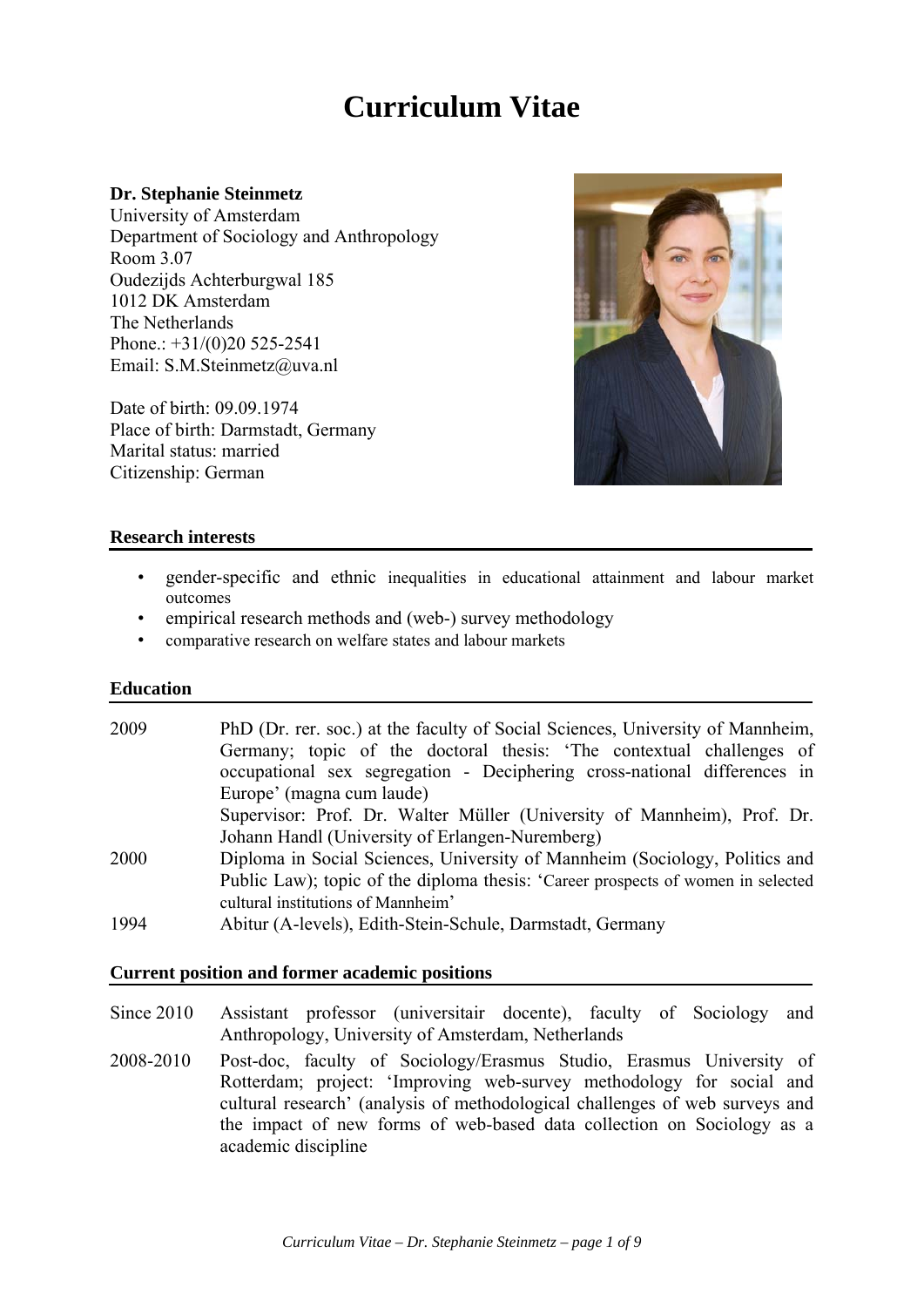## **Current position and former academic positions (continued)**

- 2006-2008 Researcher at the Mannheim Centre for European Social Research (MZES); BMBF-project: 'Young immigrants in the German and Israeli educational systems'
- 2004-2006 PhD student at the MZES; project: 'The contextual challenges of occupational sex segregation - Deciphering cross-national differences in Europe'
- 2003 Marie-Curie scholar at the Institute for Demographics, Universitat Autònoma de Barcelona, Spain; project: 'The contextual challenges of occupational sex segregation - Deciphering cross-national differences in Europe'
- 2000-2003 Research at the institute for Sociology, University of Erlangen-Nuremberg; EU-FP5 project: 'Female Employment and Family Formation in National Institutional Contexts' (FENICs)
- 1998-2000 Freelancer at the Women's Representative Commission of Mannheim; projects: 'The representation of women in cultural institutions of Mannheim' and editing the 'Women's handbook of Mannheim'

## **Further post-graduate training**

- 2010 Course on 'Weighting survey data Advanced', AAPOR conference in Chicago, United States
- 2008 ESRC Oxford Spring School in Quantitative Methods for Social Research; course: 'Introduction into selection bias modeling'
- 2004 Course on 'Theory and practice in the analysis of cross-national cross-sectional data', European Science Foundation Quantitative Methods in the Social Sciences (QMSS) in Vienna, Austria
- 2004 Essex Summer School in Social Sciences Data Analysis and Collection; course: 'Analyzing panel data: An introduction'
- 2002 Oslo Summer School in Comparative Social Sciences; course: 'Gender and comparative employment systems' in Oslo, Norway

### **Research grants and scholarships**

- 2011-2015 European Sciences Foundation, COST-project no. IS1004, Web-based datacollection - methodological challenges, solutions and implementations (WEBDATANET), co-proposer,  $(600.000 \epsilon)$
- 2012 Short-Term-Scientific Mission in the framework of WEBDATANET; topic: 'Challenges to measure wages via web surveys'; Faculty of Mathematics and Statistics, University of Bergamo, Italy (2.500 €)
- 2005 QMSS scholarship (1.000 €); topic: 'Comparative research on female employment patterns in Germany and Poland' (with Dr. Anna Matysiak, Warsaw School of Economics)
- 2004-2006 PhD scholarship of the Manheim Centre for European Social Research (MZES)
- 2003 Marie-Curie-Fellowship of the European Commission
- 1998 ASA scholarship (Carl-Duisberg society) for a research stay in Pakistan; project: 'The living and working conditions of women in the Islamic developing country of Pakistan, especially the conditions of women involved in cotton production'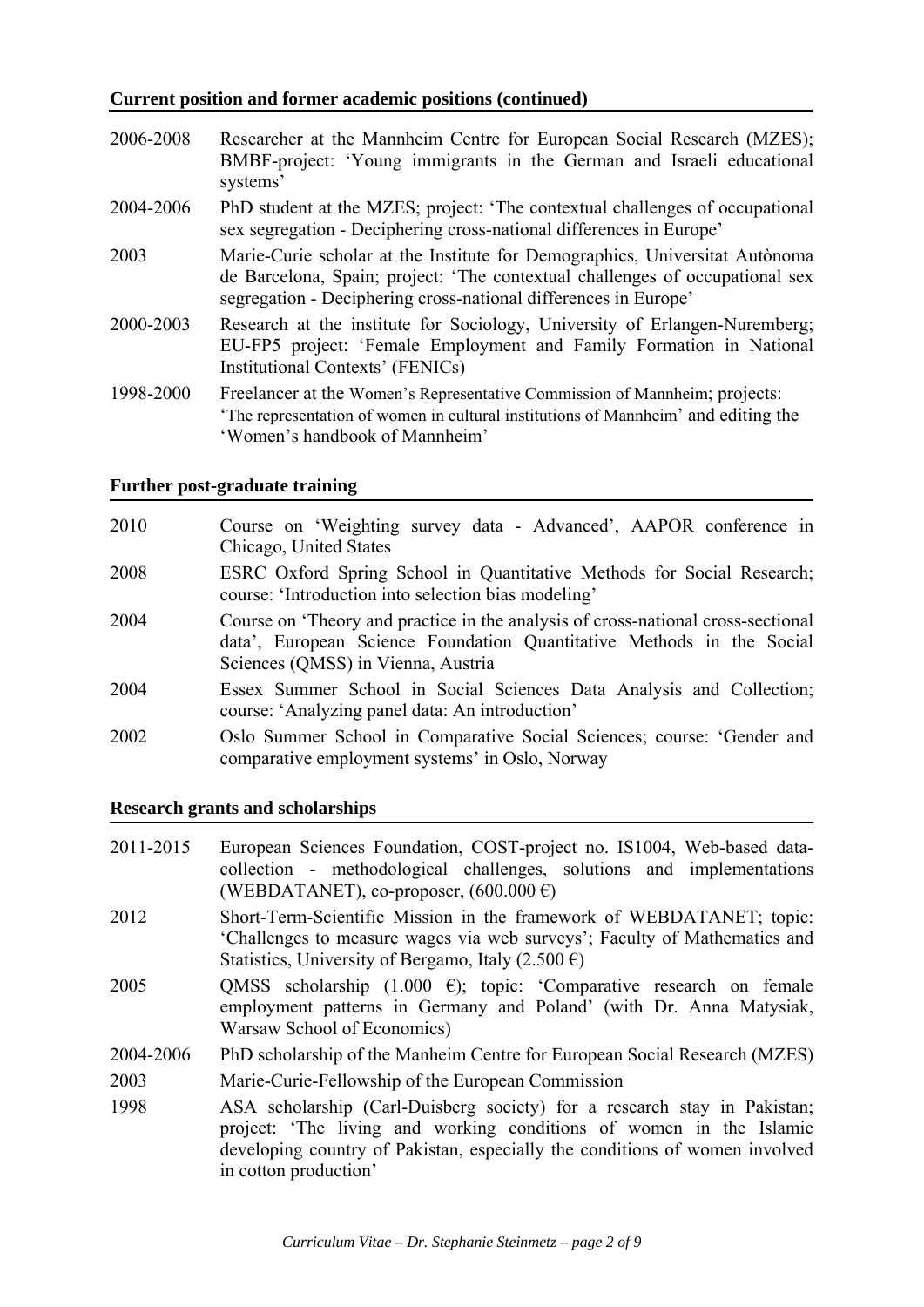## **Projects in preparation**

2012 Growth and Labour Markets in Low Income Countries (G|L|M • LIC), IZA and DFID; topic: 'Challenges for decent work - understanding gender-specific labor market inequalities in low income countries' (main proposer)

FP7 - Initial Training Network; topic: 'Web-based data collection for the Social Sciences and the Humanities' (main proposer)

#### **Administration and coordination**

- Since 2012 Specializing tutor for Research Master students of the research cluster *Institutions, Inequalities and Internationalization*, University of Amsterdam
- Since 2012 Coordinator of the WEBDATANET Task Forces (about 5-10 researchers), topics 'Calibration methods for web surveys' and 'E-Social Sciences' (with Dr. Katja Lozar Manfreda, University of Ljubljana)
- Since 2011 Vice president of the COST network 'WEBDATANET: Web-based data collection - methodological challenges, solutions and implementations', (European Sciences Foundation, No. IS1004); coordination and management of more than 70 researchers from 26 EU Member States

## **Publications**

#### *Monographs*

Steinmetz, S. (2011): The contextual challenges of occupational sex segregation -Deciphering cross-national differences in Europe. VS Verlag: Wiesbaden.

# *Articles in academic journals (\* peer-reviewed)*

- Pedraza, P., K. Tijdens, R. Muñoz de Bustillo, S. Steinmetz (2010): Una encuesta voluntaria y continua en la red en España: Sesgo, ponderación y eficiencia. *Revista Española de Investigaciones Sociológicas (REIS)*, Vol. 131, 109-130. (\*)
- Steinmetz, S., K. Tijdens (2009): Can weighting improve the representativeness of volunteer online panels? Insights from the German Wage indicator data. *Concepts and Methods*  (Newsletter of the IPSA committee on concepts and methods), Vol. 5(1), 7-11.
- Reimer D., S. Steinmetz (2009): Highly educated, but in the wrong field? Educational specialization and labour market risks of men and women in Spain and Germany. *European Societies,* Vol. 11(5), 723-746. (\*)
- Smyth, E., S. Steinmetz (2008): Field of study and gender segregation in European labour markets. *International Journal of Comparative Sociology*, Vol. 49 (4-5), 257-281. (\*)
- Matysiak, A., S. Steinmetz (2008): Finding the own way? Female employment patterns in West Germany, East Germany and Poland. *European Sociological Review*, Vol. 24 (3), 331-345. (\*)
- Steinmetz, S. (2005): Geschlechtspezifische Arbeitsmarktsegregation im Spiegel der europäischen Gleichstellungspolitik. *Widerspruch: Beiträge zu sozialistischer Politik*, Nr. 48, 59-70.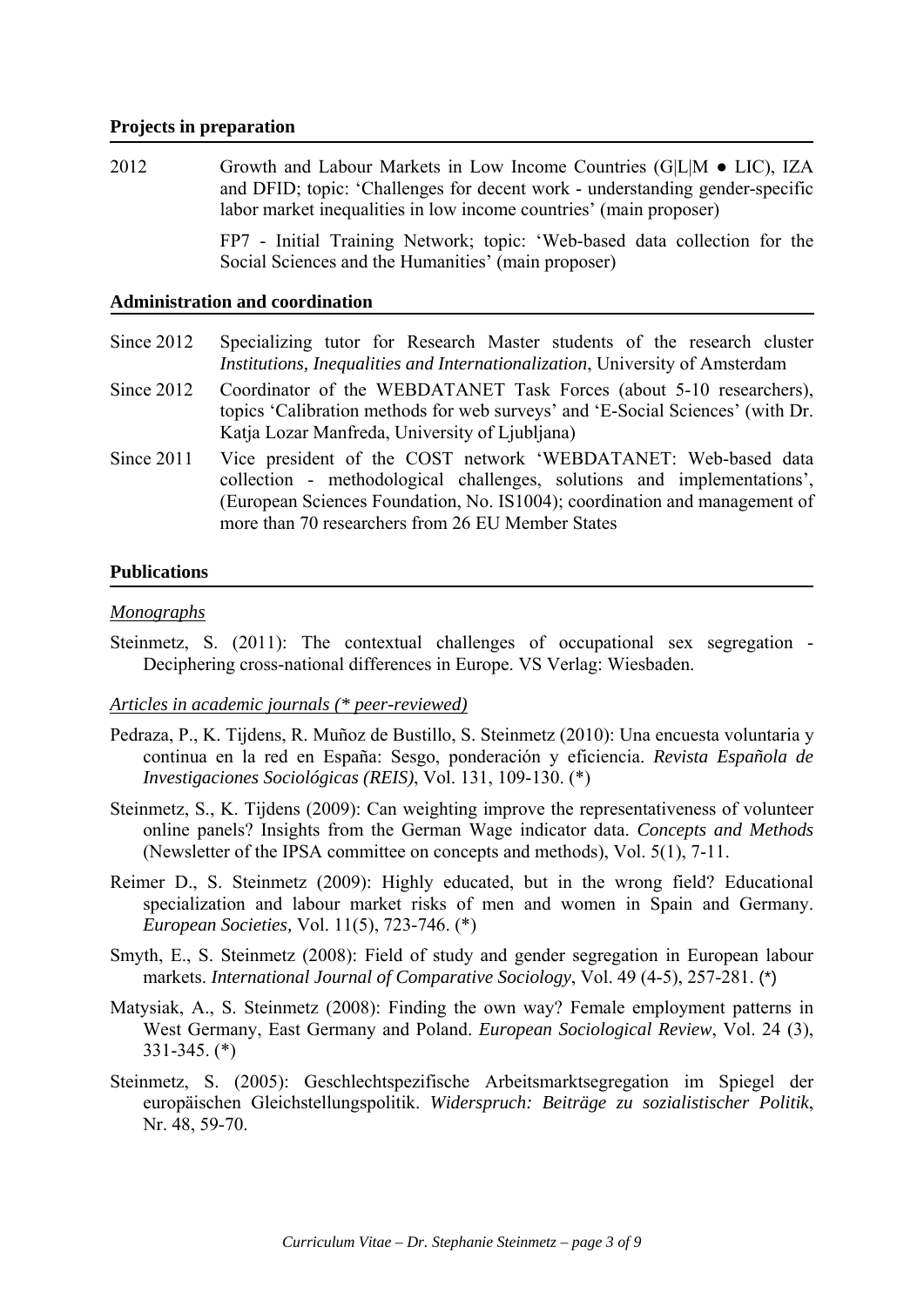## **Publications (continued)**

### *Book chapters (\* peer-reviewed)*

- Steinmetz, S., K. Tijdens (forthcoming 2014): Improving web survey quality Potentials and constraints of propensity score weighting. Callegaro, M., R. Baker, J. Bethlehem, A. Göritz, J. Krosnick, P. Lavrakas (eds.): *Online Panel research: A Data Quality Perspective*. Series in Survey Methodology, Wiley. (\*)
- Steinmetz, S., D. Raess, P. de Pedraza, K. Tijdens (forthcoming 2012): Measuring wages worldwide - exploring the potentials and constraints of volunteer web surveys. Sappleton, N. (ed.): *Advancing Social and Business Research Methods with New Media Technologies*. Hershey, PA: IGI Global. (\*)
- Levallois, C., S. Steinmetz, P. Wouters (2012): Sloppy data floods or precise social science methodologies? - Dilemmas in the transition to data intensive research in sociology and economics (chapter 6). Wouters, P., A. Beaulieu, A. Scharnhorst, S. Wyatt (eds.), *Virtual Knowledge: Experimenting in the Humanities and the Social Sciences*, MIT Press. (\*)
- Handl, J., S. Steinmetz. (2007): Lessons from social mobility research could the index discussion in occupational sex segregation benefit? pp. 246-274. Scherer, S., R. Pollak, G. Otte, M. Gangl (eds.), *From Origin to Destination. Trends and Mechanisms in Social Stratification Research*. Frankfurt a. M. / New York. (\*)
- Steinmetz, S. (2006): Frauen im Abseits? Die geschlechtsspezifische Arbeitsmarktsegregation im europäischen Vergleich, pp. 263-278. Lemke, M.,C. Ruhe, C., M. Woelki, B. Ziegler, (eds.): *Tagungsband Genus Oeconomicum - Zur Ökonomie der Geschlechterverhältnisse*, University of Zürich und University of Konstanz.
- Steinmetz, S. (2003): Geschlechtsspezifische Arbeitsmarktsegregation in den 90er Jahren ein europäischer Vergleich. Allmendinger, J. (ed.): *Entstaatlichung und soziale Sicherheit. Verhandlungen des 31. Kongresses der Deutschen Gesellschaft für Soziologie in Leipzig 2002*, Opladen, Leske+Budrich.

#### *Working papers (peer-reviewed)*

- Tijdens, K., S. van Zijl, M. Williams, M. van Klaveren, S. Steinmetz (2010): Codebook and explanatory note on the WageIndicator dataset. *Working Paper 102 - Amsterdam Institute for Advanced Labour Studies*, Amsterdam.
- Steinmetz, S., K. Tijdens, P. de Pedraza (2009): Comparing different weighting procedures for volunteer online panels - Lessons to be learned from German and Dutch WageIndicator data. *Working paper No. 76 - Amsterdam Institute for Advanced Labour Studies*, Amsterdam.
- Reimer, D., S. Steinmetz (2007): Gender Differentiation in Higher Education: Educational Specialization and Labour Market Risks in Spain and Germany. *Working paper - Mannheim Centre for European Social Research / No. 99*. Mannheim.
- Matysiak, A., S. Steinmetz (2006): Who follows whom? Female employment patterns in West Germany, East Germany and Poland. *Working paper - Mannheim Centre for European Social Research / No .94*, Mannheim.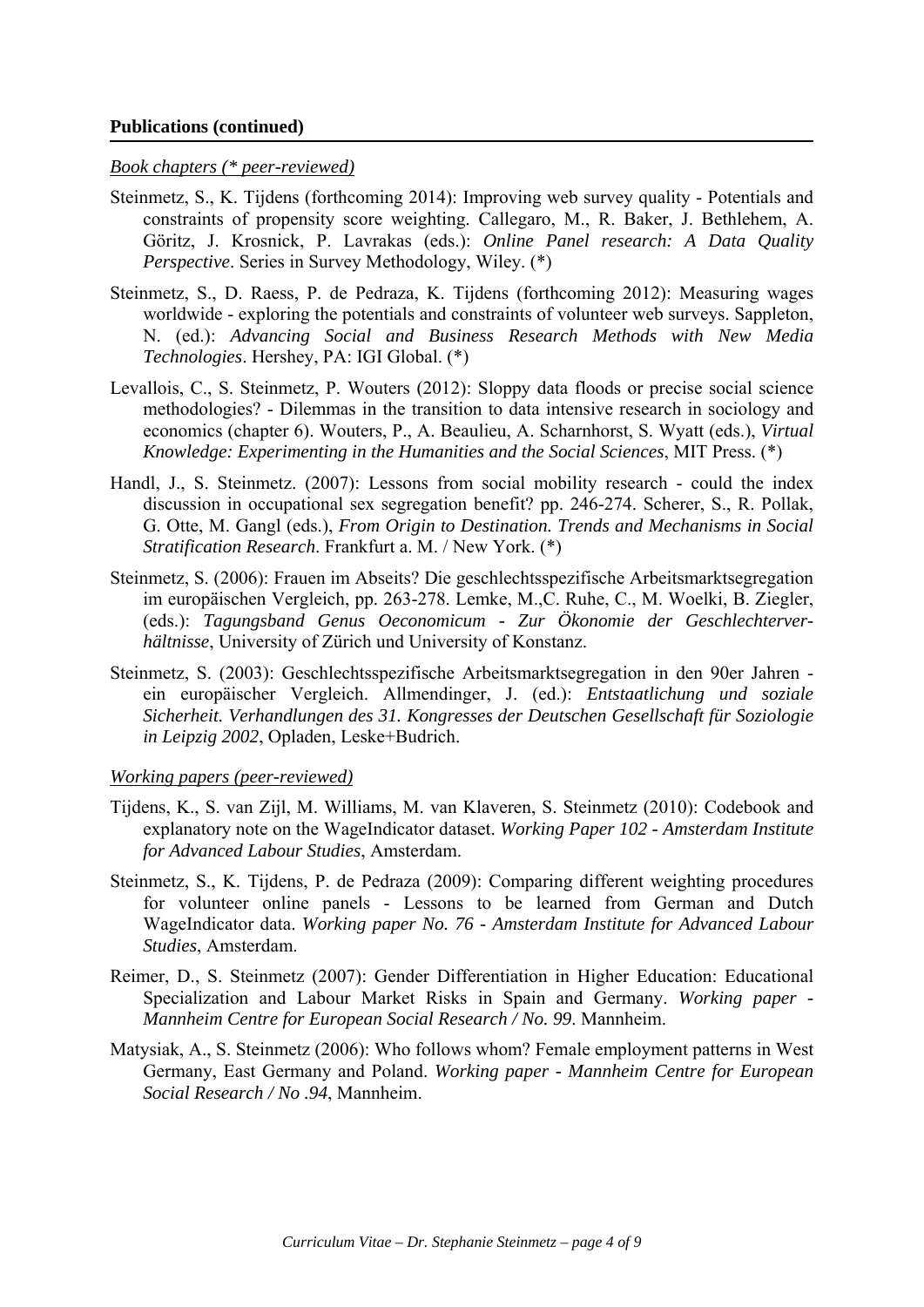## *Other working papers and project reports*

- Steinmetz, S., J, Handl. (2001): Working Paper I: Sex-specific occupational segregation in different labour market sectors, Erlangen.
- Steinmetz, S., Hedler, F., J. Handl (2001): Working Paper II: The measurement of segregation: Evaluations of different indices and classifications, Erlangen.
- Steinmetz, S., Hedler, F., J. Handl (2002): Working Paper III: Part-time work Improvement or impasse for women? Erlangen.
- Hedler, F., Steinmetz, S., J. Handl (2002): Working Paper IV: The reconciliation of work and family life - Implications of motherhood on female labour market positioning, Erlangen.
- Steinmetz, S. (1998): The working and living conditions of women in the rural Punjab, Pakistan. Final project report of the ASA project (Carl Duisberg Society): 'The living and working conditions of women in the Islamic developing country of Pakistan, especially the conditions of women involved in cotton production'.

## *Other publications*

Steinmetz, S. (2001): Schein oder Sein: eine Untersuchung zur Chancengleichheit von Frauen im Mannheimer Kulturleben. Frauenbeauftragte Mannheim: Stadt Mannheim, Dezernat für Bildung, Kultur und Sport, Mannheim 2001.

## *Publications in preparation*

- Steinmetz, S.; T. Araujo: Does it still matter whom I love? The acceptance of homosexuality in a European context (revised-resubmit, under review)
- Steinmetz, S., K. Tijdens: Potentials and constraints of propensity score weighting to improve web survey quality (under review)
- Steinmetz, S.; S. Abendschön: The gender gap in voting revisited women's party preferences in a European context? (in preparation)
- Steinmetz, S.; E. Smith: Does a PhD really pay off? Returns to higher education from a gender perspective (in preparation)
- Steinmetz, S: Variations in occupational sex segregation across EU Member States creating a typology of 'sex segregation regimes' (in preparation)
- Steinmetz, S.; A. Bianchi, S. Biffigandi; K. Tijdens: Challenges and pitfalls of measuring wages via web surveys - some explorations (in preparation)

#### **Organization of workshops and conference sessions**

#### *Workshops*

- 2012 Visualization for the digital humanities (with Dr. Clement Levallois, University of Rotterdam), international and interdisciplinary workshop, PhD, PostDoctoral and advanced level, theoretical and practical introduction in the topic of visualization using the computational program 'VosViewer', eHumanities group, Dutch Royal Academy of Arts and Sciences
- 2011 2. WEBDATANET meeting on the topic 'Identifying interactions and collaborations' (with Kea Tjidens), 3-day meeting with over 50 participants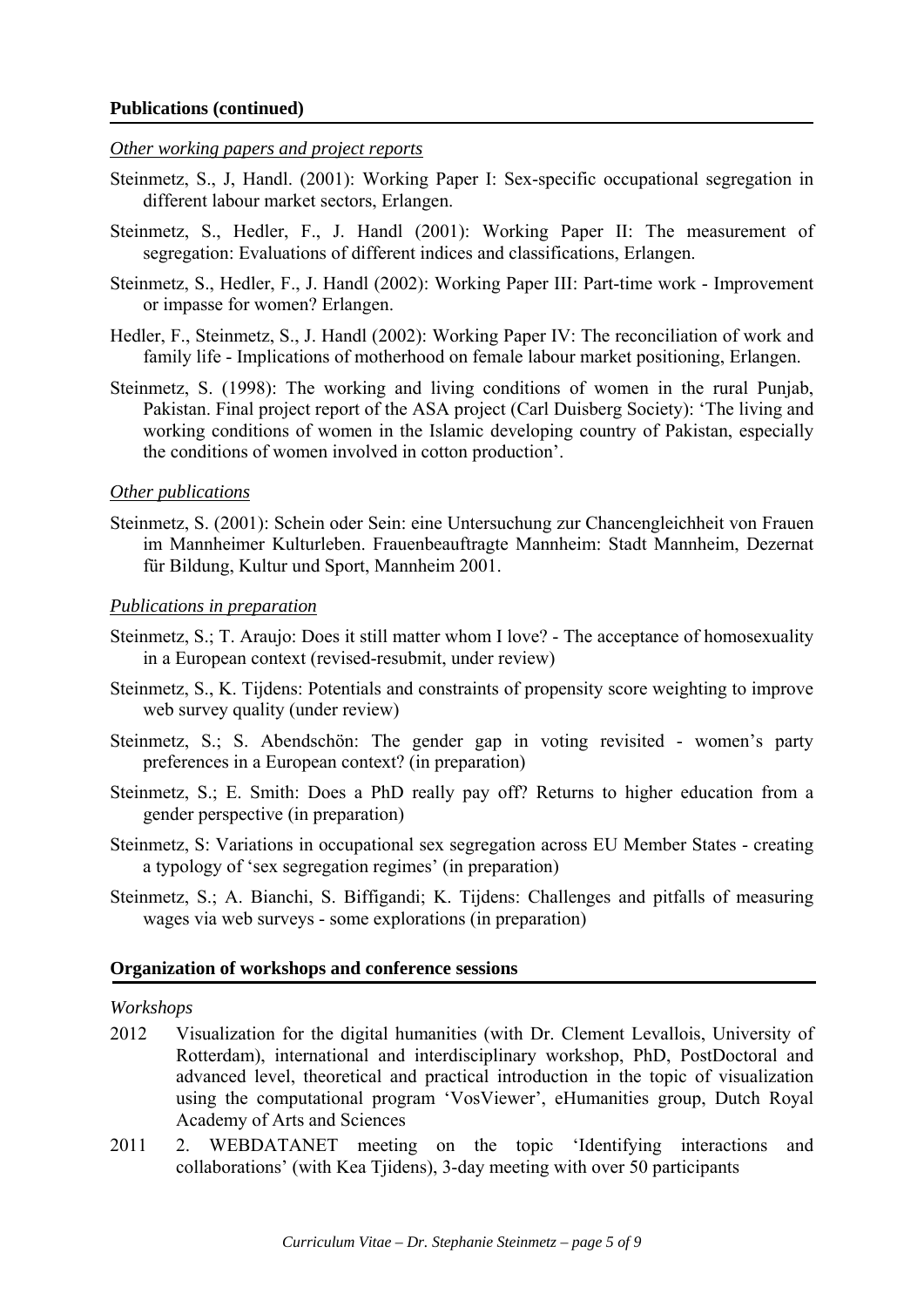# **Organization of workshops and conference sessions (continued)**

## *Conference sessions*

2011 **July:** Session organizer and chair, 'Potentials and constraints of weighting to improve survey quality', 4. European Survey Research Association conference, Lausanne, Switzerland.

## **Invited talks**

- 2011 **November:** 'Sociology and Gender', guest lecturer, BA-lecture of Herman van der Werfhost and Giselinde Kuipers, University of Amsterdam **September:** HumVIB final conference, Berlin, Germany, 'Does it still matter whom I love? - The acceptance of homosexuality in a European context'
- 2010 **November:** GESIS colloquium in Mannheim, Germany, 'Die Effektivität von Einfach- und Propensity-Gewichtung bei Online-Befragungen am Beispiel des WageIndicator

**September:** 2. International workshop on Internet Survey Methods 'Use of Internet Survey Methods in Official Statistics' in Daejeon, South Korea, 'Potentials and constraints of propensity score weighting to improve web survey quality'

**August:** 4. MESS workshop in Noordwijk, Netherlands, 'Potentials and constraints of propensity score weighting to improve web survey quality'

2009 **August:** 3. MESS workshop in Zandvoort, Netherlands, 'Comparing different weighting procedures for volunteer online panels - Lessons to be learned from German and Dutch WageIndicator data'

**June:** WSI colloquium in Düsseldorf, Germany, 'Onlinebefragungen - Methodische Probleme und Lösungen am Beispiel des Lohnspiegels'

## **Presentations at international conferences (selection)**

2012 **November:** CfP conference 'Career orientations, education systems, and gendered school-to-work transitions', Basel, Switzerland. Presentation: 'Does a PhD really pay off? Returns to higher education from a gender perspective?' (with E. Smyth)

**June:** AIAS Lunch Seminar, Amsterdam, Netherlands. Presentation: 'Challenges and pitfalls of measuring wages via web surveys' (with Annamaria Bianchi and Kea Tijdens)

 **May:** ISA-RC28 conference 'Economic Transformation and Social Stratification in Comparative Perspectives' in Hongkong, China. Presentation: 'Muslim women on the labor market - identifying determinants of female labour force participation in the Netherlands'

2011 **October:** eHumanities group research colloquium, Amsterdam, Netherlands. Presentation: 'Improving web survey methodology for the social and cultural sciences'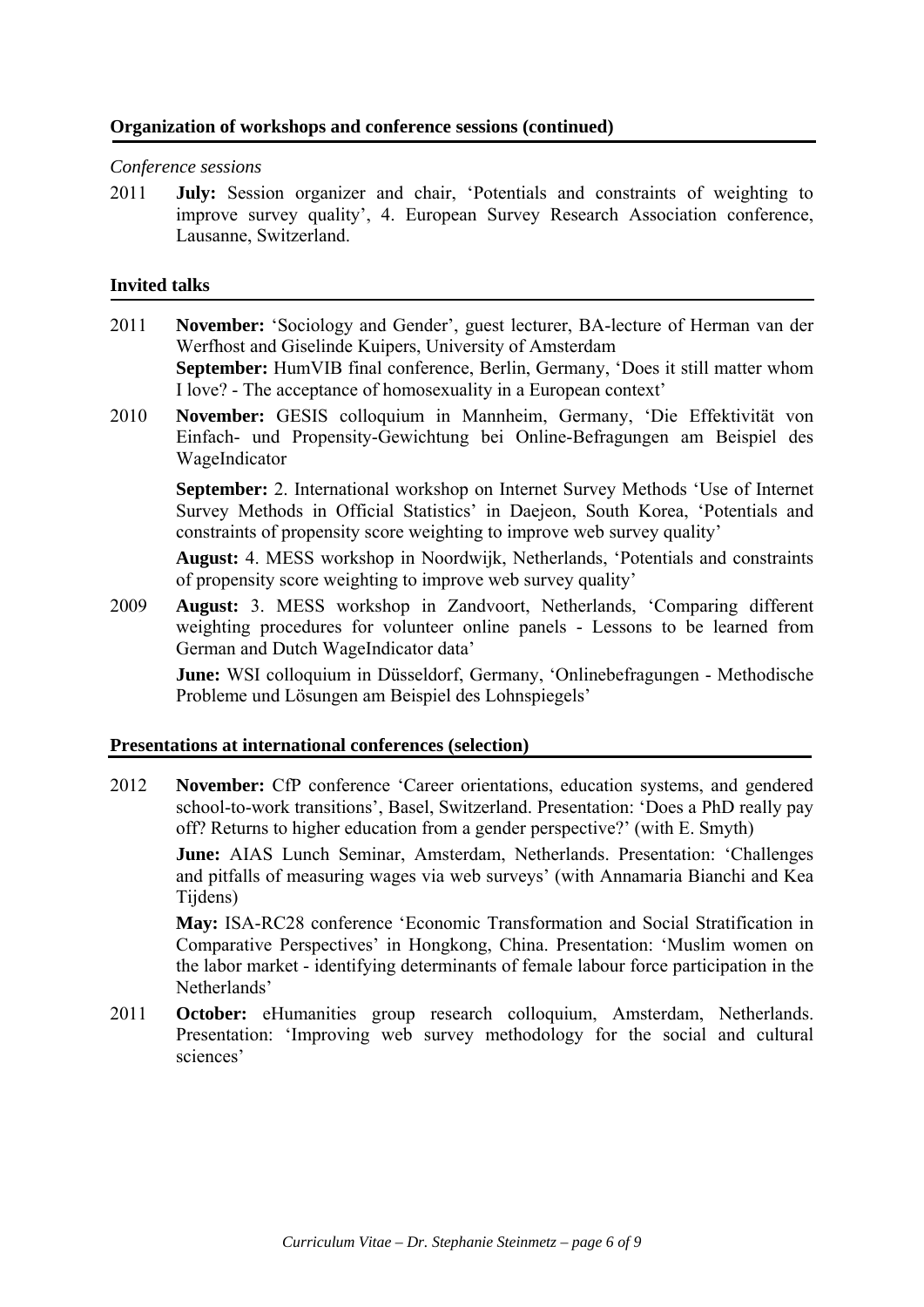# **Presentations at international conferences (selection, continued)**

2011 **July:** Annual meeting of the International Society of Political Psychology (ISPP), Istanbul, Turkey. Presentation: 'The gender gap in voting revisited - women's party preferences in a European context?' (with Simone Abendschön)

**July:** 4. European Survey Research Association conference, Lausanne, Switzerland. Presentation: 'Assessing the problem of selection bias and solving it through weighting - an analysis of selected WageIndicator countries' (with Kea Tijdens)

2010 **July:** XVII ISA World Congress of Sociology in Gothenburg, Sweden. Presentation: 'Improving web survey quality through weighting techniques - Chances and constraints with regard to volunteer web surveys' (with K. Tijdens and P. de Pedraza)

**May:** GOR10 conference in Pforzheim, Germany. Presentation: 'Potentials and constraints of propensity score weighting to improve web survey quality' (with K. Tijdens)

**May:** 65. AAPOR conference in Chicago, United States. Presentation: 'Potentials and constraints of propensity score weighting to improve web survey quality' (with K. Tijdens)

2009 **July:** ESRA conference 'Survey Methodology' in Warschau, Poland. Presentation: 'Comparing different weighting procedures for volunteer online panels - Lessons to be learned from German, Dutch and Spanish WageIndicator data' (with P. de Pedraza and K. Tijdens)

**January:** EQUALSOC - Segregation group meeting in Stockholm, Sweden. Presentation: 'Does a PhD really pay off? Returns to higher education from a gender perspective?' (with E. Smyth)

- 2008 **February:** 2. Consortium meeting 'Migration and Societal Integration' in Jena, Germany
- 2007 **September:** EQUALSOC Field of study group meeting in Mannheim, Germany. Presentation: 'Field of study and gender segregation in European labour markets' (with E. Smyth)

September: LoWER conference 'What will work for women' in Volos, Greece. Presentation: 'Gender-specific occupational sex segregation and the role of education in selected European countries'

**August:** ISA-RC28 conference 'Cumulative Advantage: Education, Health, Wealth and Institutional Context' in Montreal, Canada. Presentation: 'Empirical evidence of institutional constraints on cross-national differences in occupational sex segregation'

2006 **November:** International workshop of the 'Research Consortium on Migration and Societal Integration' in Jena, Germany

**September:** 'EQUALSOC Network conference and Research Group workshop' in Barcelona, Spain

2005 **December:** EDUC-Workshop of the EQUALSOC Network in Mannheim, Germany. Presentation: 'Gender differentiation in higher education: Trends in choice of field of study and labour market outcomes in Spain and Germany' (with D. Reimer)

 **August:** 4. European conference 'Gender Equality in Higher Education' in Oxford, United Kingdom. Presentation: 'Gender differentiation in higher education: Trends in choice of field of study and labour market outcomes in Spain and Germany'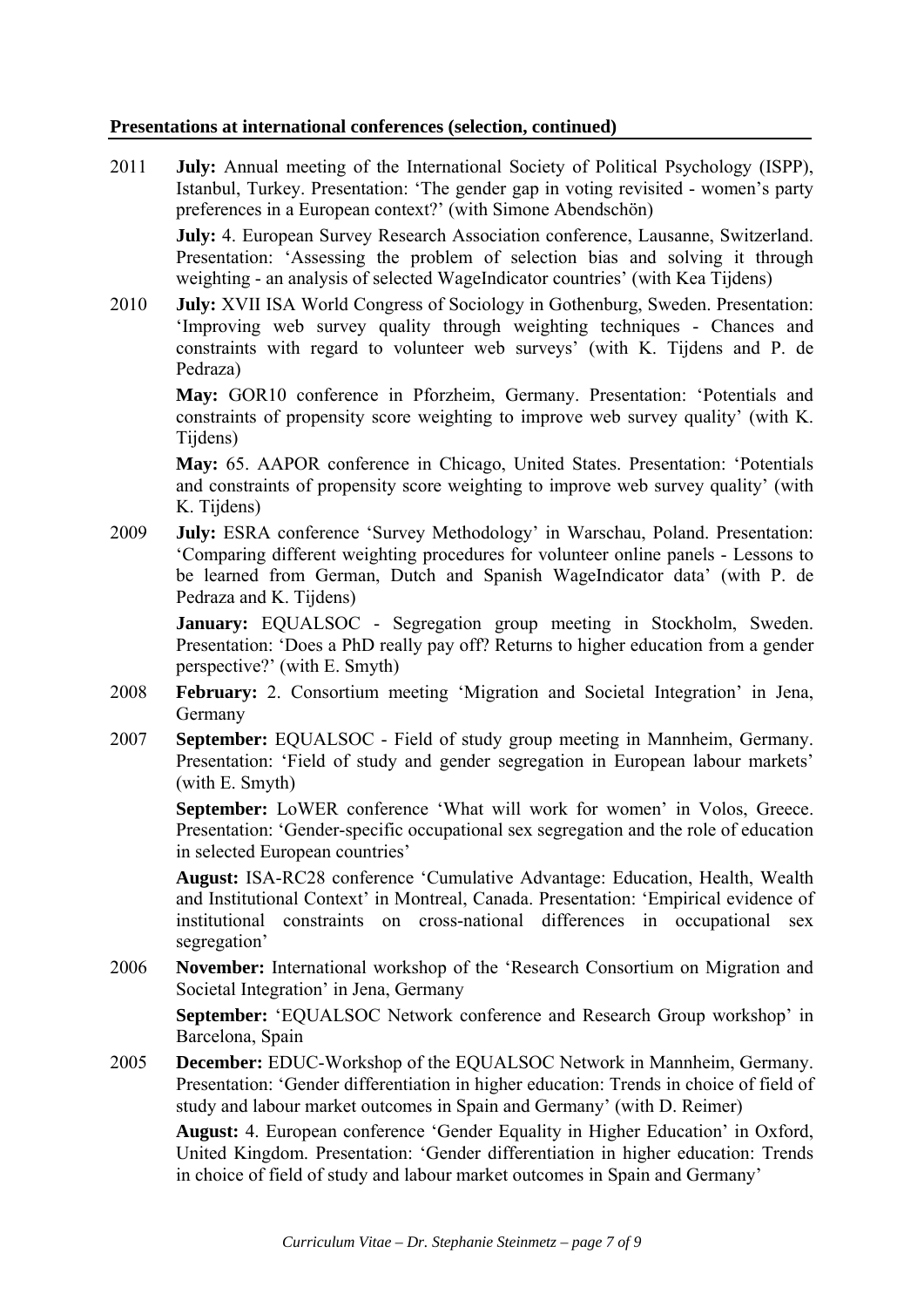## **Presentations at international conferences (selection, continued)**

- 2005 **February:** International conference 'Genus Oeconomicum Zur Ökonomie der Geschlechterverhältnisse' in Zürich, Switzerland. Presentation: 'Sex segregation in the mirror of European gender equality politics'
- 2004 **February:** Changequal's third conference 'Social Indicators' in Paris, France. Presentation: 'Occupational sex segregation: obstacle to adequate employment?'
- 2003 **March:** Conference 'Fòrum Europa 2003' in Barcelona, Spain **February:** 'Joint working conference - Quantitative Workshop' in Brussels, Belgium. Presentation: 'Segregation and part-time work: obstacles to adequate employment?'
- 2002 October: 31. Sociology congress 2002 in Leipzig, Germany, Presentation of first research results from the FENICs project in the framework of the adhoc group on 'gender segregation'

 **September:** European congress 'Implementation of Gender Mainstreaming in Europe - a Challenge for Political Education' in Leipzig, Germany

## **Teaching (seminars and lectures)**

| Since 2012 | Institutions, Inequalities and Internationalization,<br>Seminar, Research MA level, University of Amsterdam              |
|------------|--------------------------------------------------------------------------------------------------------------------------|
| Since 2010 | Social Stratification, Work Careers and Gender,<br>Seminar, BA level, University of Amsterdam                            |
| Since 2010 | Quantitative Data Analyses, part III (KEA3),<br>Lecture, BA level, University of Amsterdam                               |
| Since 2010 | Advanced Multivariate Methods,<br>Seminar (with Herman van der Werfhorst), Research MA level, University of<br>Amsterdam |
| Since 2010 | Applied Quantitative Data Preparation and Analysis II,<br>Seminar, MA level, University of Amsterdam                     |
| 2010       | Introduction to statistics,<br>Lecture, BA level, University of Rotterdam                                                |
| 2008-2010  | Tutor in courses on quantitative and qualitative social research methods,<br>BA level, University of Rotterdam           |
| 2006       | Resources and structural assimilation of young migrants<br>Seminar (with Irena Kogan), BA level, University of Mannheim  |
| 2003       | Gender, segregation and the welfare state<br>Seminar (with Johann Handl), MA level, University of Erlangen-Nurnberg      |